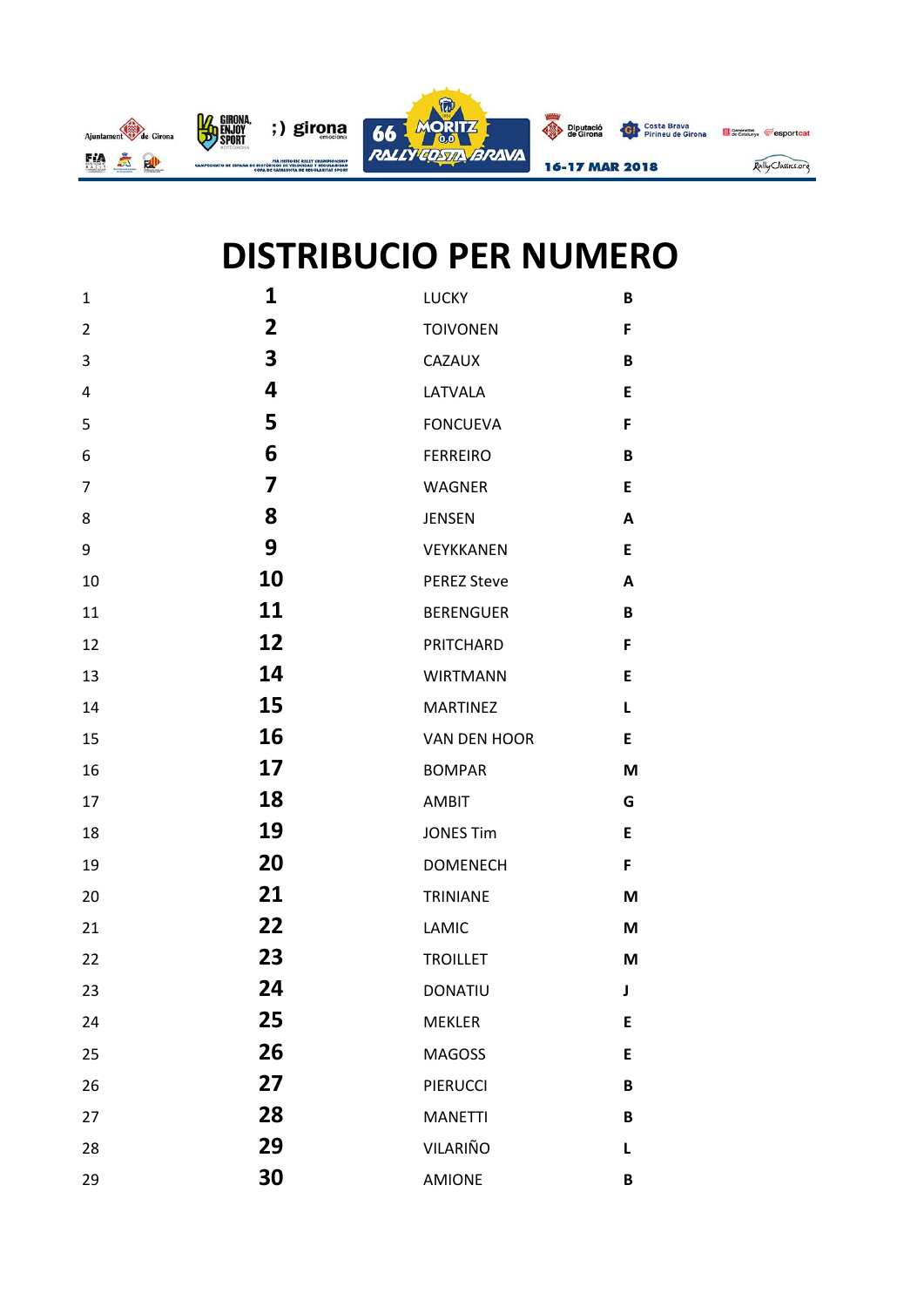| 30 | 31  | <b>PARISI</b>        | B                         |
|----|-----|----------------------|---------------------------|
| 31 | 32  | <b>GRAHAM</b>        | A                         |
| 32 | 33  | <b>FIORITO</b>       | B                         |
| 33 | 34  | NORGARRD             | E                         |
| 34 | 35  | <b>DOBSON</b>        | F                         |
| 35 | 36  | <b>VILAR</b>         | A                         |
| 36 | 37  | <b>HYVARINEN</b>     | E                         |
| 37 | 38  | <b>CALVERT</b>       | L                         |
| 38 | 39  | <b>GUTIERREZ F</b>   | $\boldsymbol{\mathsf{A}}$ |
| 39 | 40  | MARTINEZ JM          | F                         |
| 40 | 41  | <b>LOPEZ RR</b>      | F                         |
| 41 | 42  | LOPEZ <sub>F</sub>   | B                         |
| 42 | 43  | <b>GARCIA Jacobo</b> | A1                        |
| 43 | 44  | <b>MORIN</b>         | M                         |
| 44 | 45  | <b>FERNANDEZ</b>     | K                         |
| 45 | 46  | <b>ARMADANS</b>      | F                         |
| 46 | 47  | <b>OTEGUI</b>        | A1                        |
| 47 | 48  | <b>RUBIO</b>         | A                         |
| 48 | 49  | <b>SAGUER</b>        | G                         |
| 49 | 50  | <b>RIBOT</b>         | G                         |
| 50 | 51  | <b>MATERASSI</b>     | B                         |
| 51 | 52  | SASPLUGAS            | M                         |
| 52 | 53  | <b>TORRES</b>        | J                         |
| 53 | 54  | CASAPONSA            | G                         |
| 54 | 55  | <b>SERRAT</b>        | J                         |
| 55 | 56  | <b>BAJO</b>          | F                         |
| 56 | 57  | <b>PICO</b>          | A                         |
| 57 | 58  | MARCO Jordi          | $\mathsf{C}$              |
| 58 | 59  | MARCAILLOU           | D                         |
| 59 | 60  | <b>METCALFE</b>      | M                         |
| 60 | 61  | <b>ROQUER</b>        | G                         |
| 61 | 101 | <b>CAMPOS</b>        | К                         |
| 62 | 102 | GORROÑO              | F                         |
| 63 | 103 | <b>SANCHEZ S</b>     | L                         |
| 64 | 104 | CARBONELL            | L                         |
| 65 | 105 | <b>PUJOL</b>         | A                         |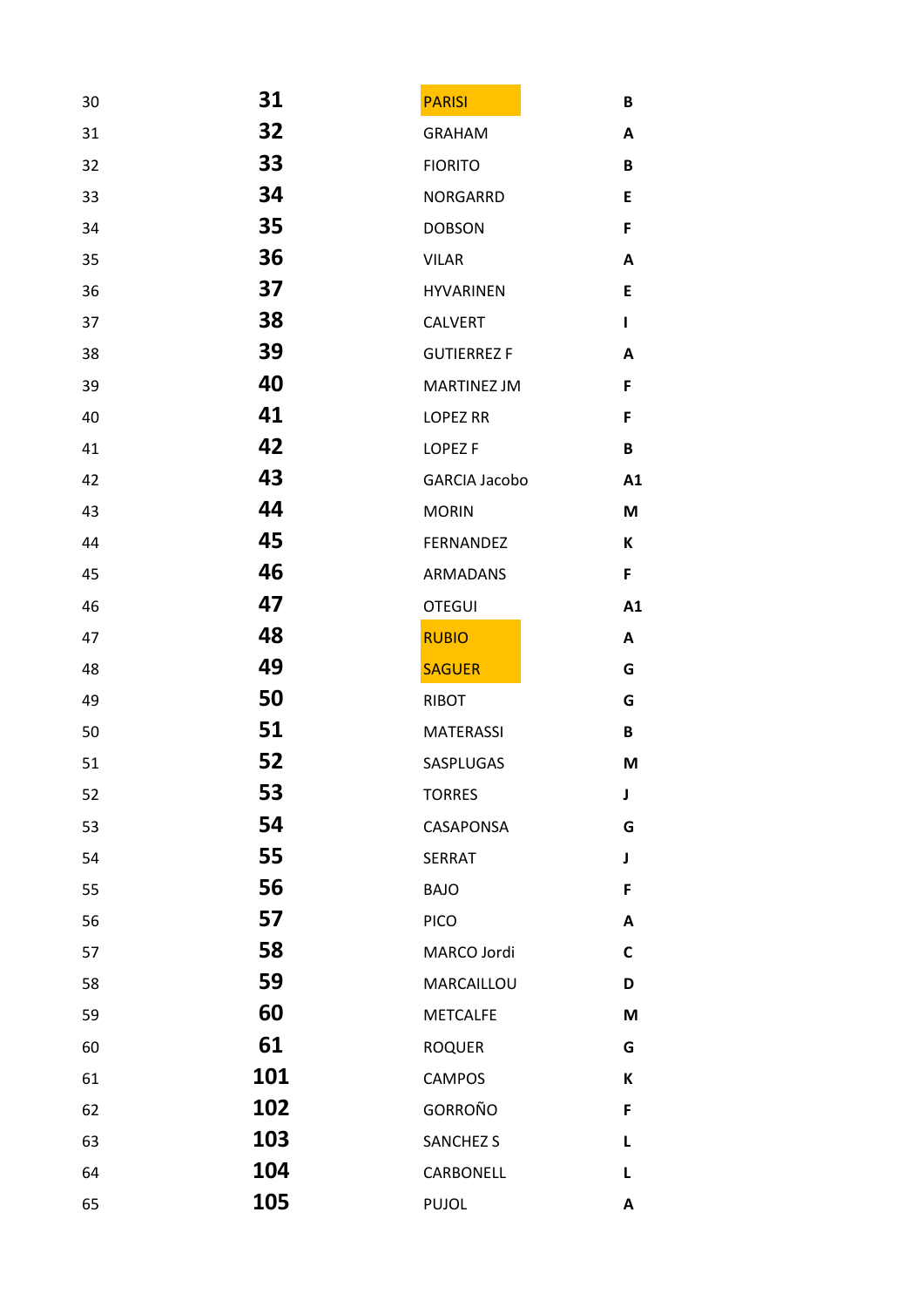| 66  | 106         | <b>DOMINGO</b>   | J            |
|-----|-------------|------------------|--------------|
| 67  | 107         | MAS              | J            |
| 68  | 108         | <b>BARDOLET</b>  | F            |
| 69  | 109         | VILATARSANA      | J            |
| 70  | 110         | CAÑELLAS         | F            |
| 71  | 111         | <b>HAVARD</b>    | D            |
| 72  | 112         | <b>JORGE</b>     | D            |
| 73  | 114         | <b>BEZIAT</b>    | D            |
| 74  | 115         | PI               | I box        |
| 75  | 116         | <b>POVEDA</b>    | G            |
| 76  | 117         | SANCHEZ          | J            |
| 77  | 118         | <b>GUMMA</b>     | К            |
| 78  | 119         | CASADEVALL       | G            |
| 79  | 120         | <b>COSTA</b>     | $\mathsf{C}$ |
| 80  | 121         | <b>OLIVIERI</b>  | M            |
| 81  | 122         | <b>SERRAS</b>    | G            |
| 82  | 123         | <b>PITARCH</b>   | $\mathsf{C}$ |
| 83  | 124         | HERNANDEZ        | G            |
| 84  | 125         | VILLASAN         | $\mathbf J$  |
| 85  | 126         | <b>MOLAS</b>     | A1           |
| 86  | 127         | RODRIGUEZ M      | J            |
| 87  | 128         | <b>MARTINEZ</b>  | $\mathsf{C}$ |
| 88  | <u> 129</u> | <b>MARTINEZ</b>  | C            |
| 89  | 130         | <b>MATEO</b>     | $\mathsf{C}$ |
| 90  | 131         | PEREZ Ricardo    | G            |
| 91  | 132         | <b>THOREAU</b>   | D            |
| 92  | 133         | <b>MIRO</b>      | G            |
| 93  | 134         | <b>AURET</b>     | J            |
| 94  | 135         | SEGU             | A            |
| 95  | 136         | <b>ARQUES</b>    | A            |
| 96  | 137         | <b>ALVES</b>     | M            |
| 97  | 138         | <b>FAIXEDAS</b>  | G            |
| 98  | 139         | MAGALHAES        | $\mathsf{C}$ |
| 99  | 140         | <b>VERDAGUER</b> | I box        |
| 100 | 141         | <b>MARCON</b>    | J            |
| 101 | 142         | <b>MORENO</b>    | F            |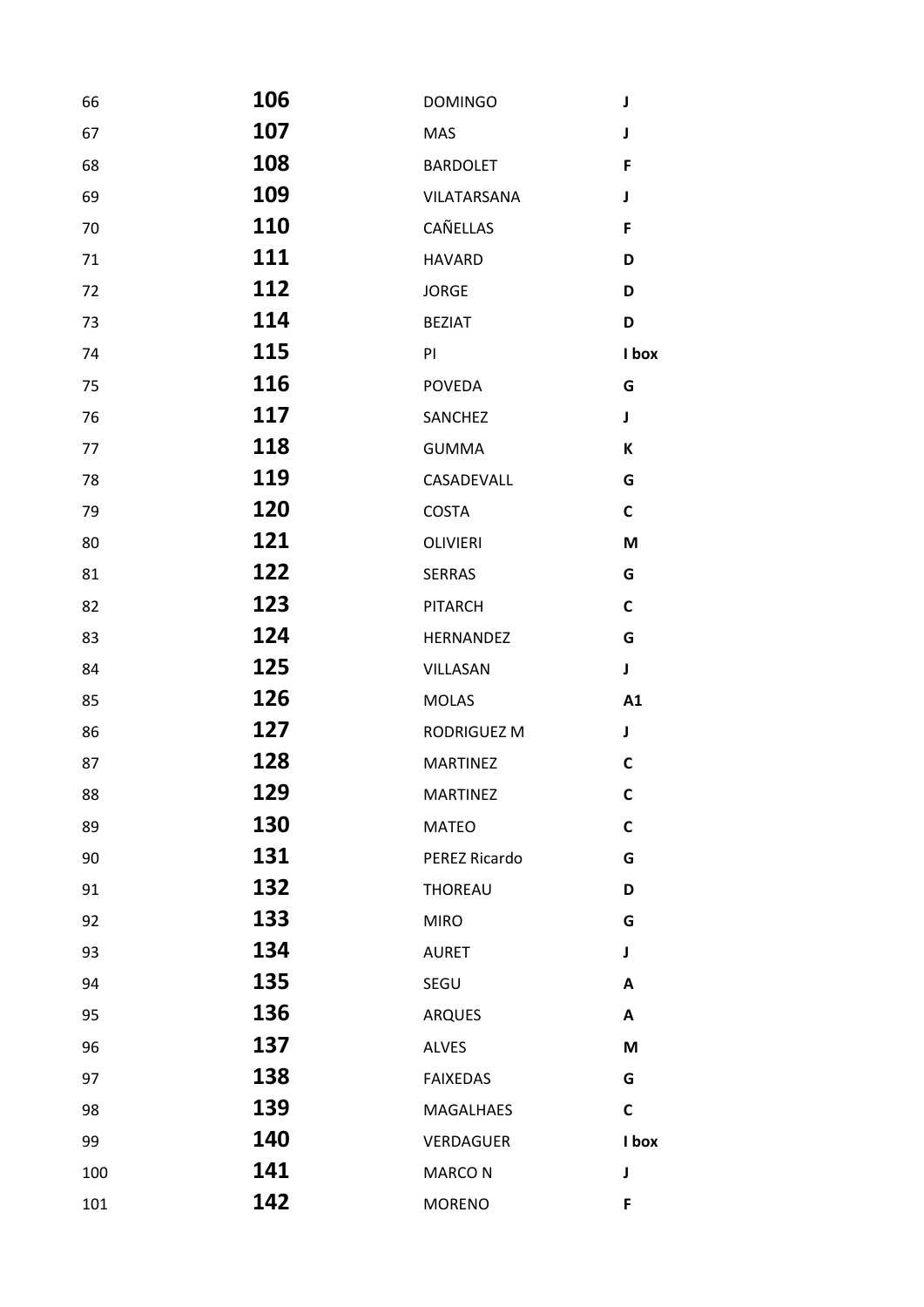| 102 | 143 | FERNANDEZ JI      | I box        |
|-----|-----|-------------------|--------------|
| 103 | 144 | MARCO Joan Lluís  | $\mathsf{C}$ |
| 104 | 145 | <b>RENU</b>       | $\mathsf{C}$ |
| 105 | 146 | CASANOVAS         | К            |
| 106 | 147 | LOPEZ JM Scirocco | I box        |
| 107 | 148 | <b>ROURA</b>      | G            |
| 108 | 149 | <b>ROCA</b>       | F            |
| 109 | 150 | <b>GASTALDI</b>   | F            |
| 110 | 151 | CONDE             | $\mathsf{C}$ |
| 111 | 152 | <b>COMPANY</b>    | К            |
| 112 | 153 | <b>TEJON</b>      | $\mathsf{C}$ |
| 113 | 154 | <b>HERAS</b>      | D            |
| 114 | 155 | LORMAND           | I box        |
| 115 | 156 | <b>CHABRIER</b>   | I box        |
| 116 | 157 | PEREZ LATRE       | $\mathsf{C}$ |
| 117 | 158 | VIDAL JM          | K            |
| 118 | 159 | <b>ARGENTER</b>   | F            |
| 119 | 160 | <b>BAUZA</b>      | $\mathsf{C}$ |
| 120 | 161 | <b>MORO</b>       | M            |
| 121 | 162 | <b>BRONSOMS</b>   | J            |
| 122 | 204 | <b>BOWNS</b>      | D            |
| 123 | 208 | <b>MESTRES</b>    | J            |
| 124 | 210 | <b>VIDAL R</b>    | К            |
| 125 | 211 | <b>BRACCAIOLI</b> | K            |
| 126 | 214 | <b>RODENAS</b>    | G            |
| 127 | 217 | <b>BEL</b>        | D            |
| 128 | 220 | <b>MACHOIR</b>    | D            |
| 129 | 222 | <b>CONTIJOCH</b>  | F            |
| 130 | 226 | <b>COVILL</b>     | D            |
| 131 | 230 | PRENAFETA         | F            |
| 132 | 231 | <b>PROCTER</b>    | D            |
| 133 | 233 | <b>CODINACH</b>   | G            |
| 134 | 238 | <b>MENDELSON</b>  | D            |
| 135 | 246 | <b>MICHOULIER</b> | M            |
| 136 | 250 | ZANUSSI           | M            |
| 137 | 251 | PREGLIASCO        | M            |